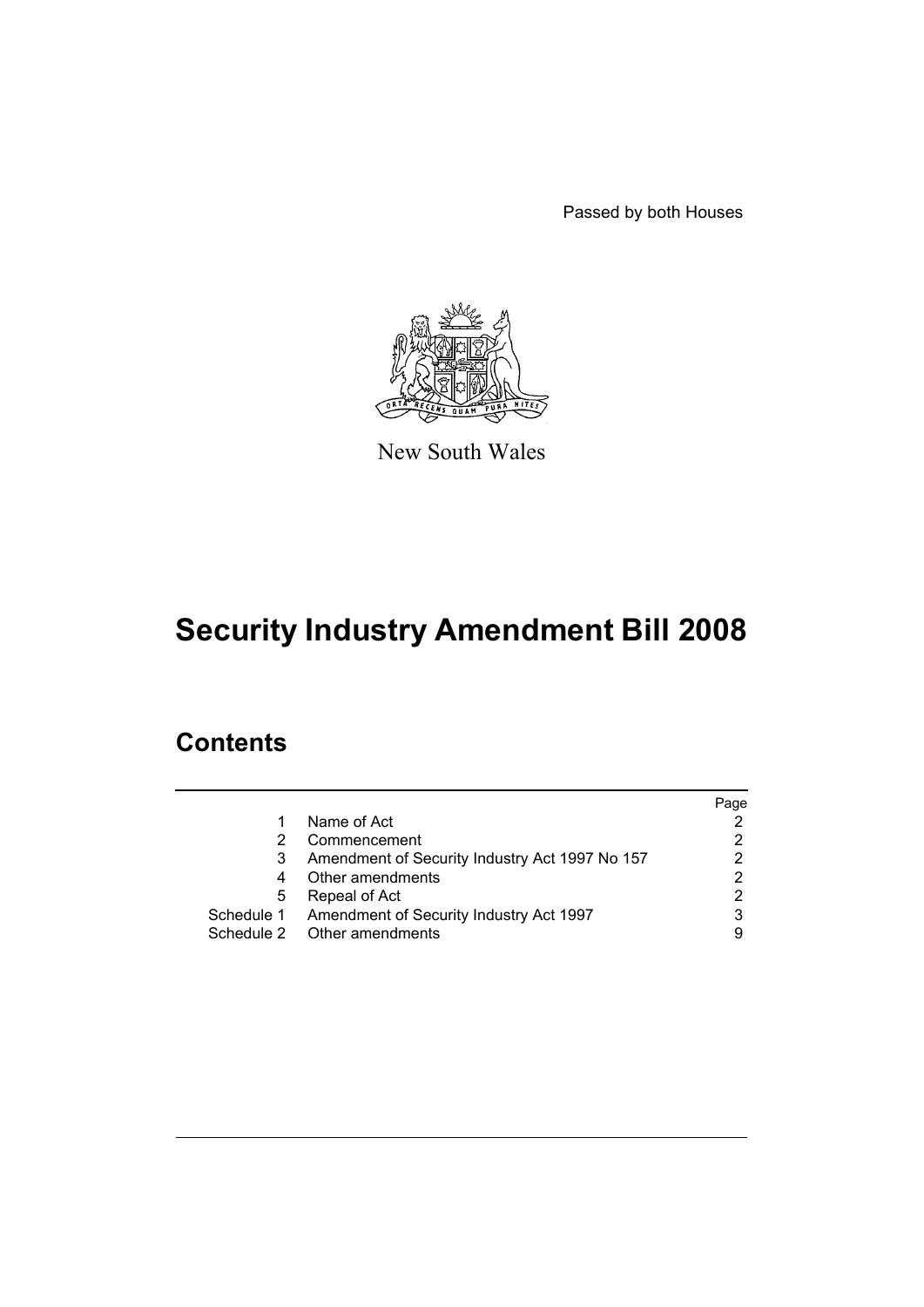*I certify that this public bill, which originated in the Legislative Assembly, has finally passed the Legislative Council and the Legislative Assembly of New South Wales.*

> *Clerk of the Legislative Assembly. Legislative Assembly, Sydney, , 2008*



New South Wales

# **Security Industry Amendment Bill 2008**

Act No , 2008

An Act to amend the *Security Industry Act 1997* to provide for visitor permits and to make further provision with respect to the regulation of persons in the security industry; and for other purposes.

*I have examined this bill and find it to correspond in all respects with the bill as finally passed by both Houses.*

*Assistant Speaker of the Legislative Assembly.*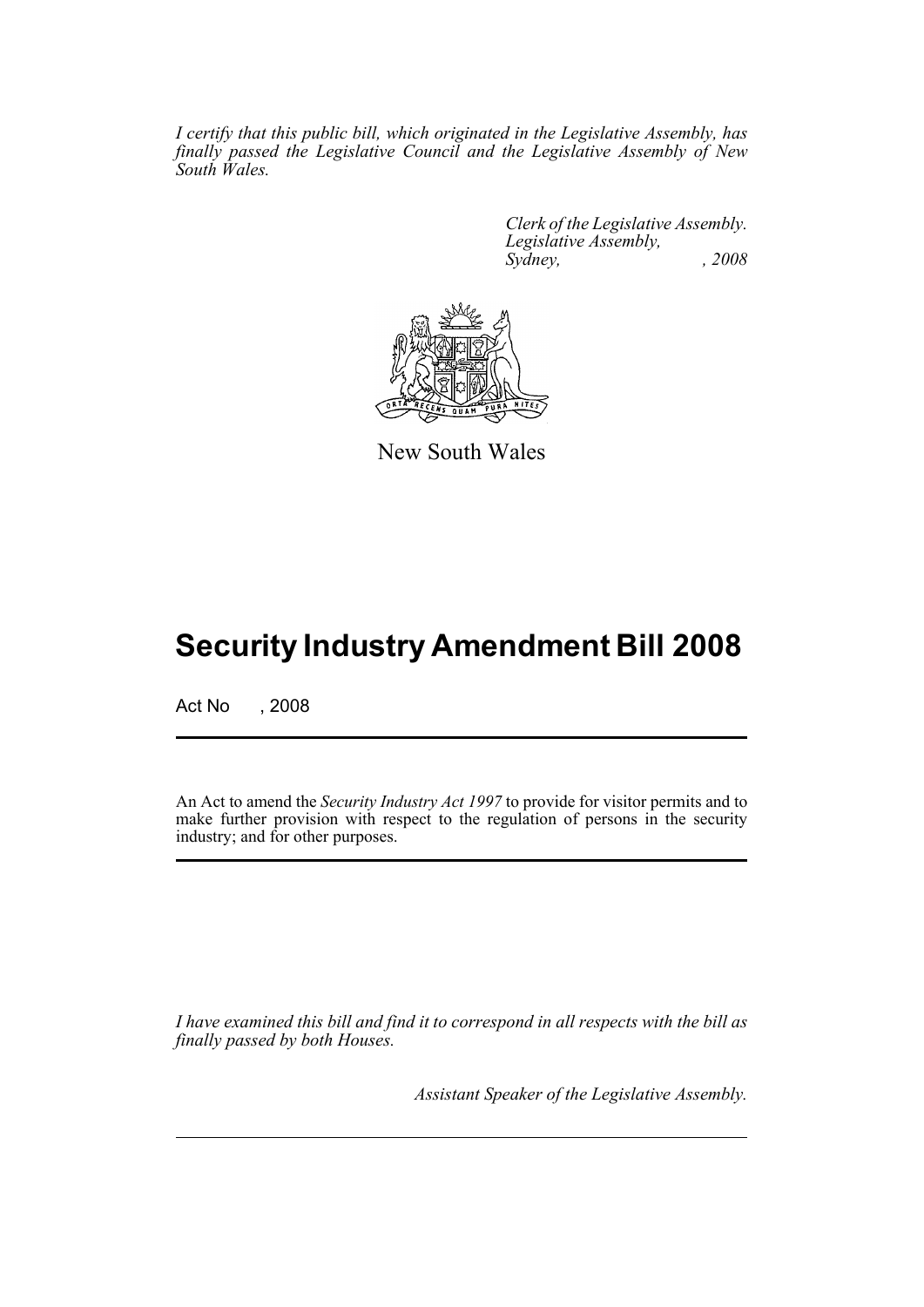## <span id="page-2-0"></span>**The Legislature of New South Wales enacts:**

## **1 Name of Act**

This Act is the *Security Industry Amendment Act 2008*.

## <span id="page-2-1"></span>**2 Commencement**

This Act commences on a day or days to be appointed by proclamation.

## <span id="page-2-2"></span>**3 Amendment of Security Industry Act 1997 No 157**

The *Security Industry Act 1997* is amended as set out in Schedule 1.

## <span id="page-2-3"></span>**4 Other amendments**

The Act and regulation specified in Schedule 2 are amended as set out in that Schedule.

## <span id="page-2-4"></span>**5 Repeal of Act**

- (1) This Act is repealed on the day following the day on which all of the provisions of this Act have commenced.
- (2) The repeal of this Act does not, because of the operation of section 30 of the *Interpretation Act 1987*, affect any amendment made by this Act.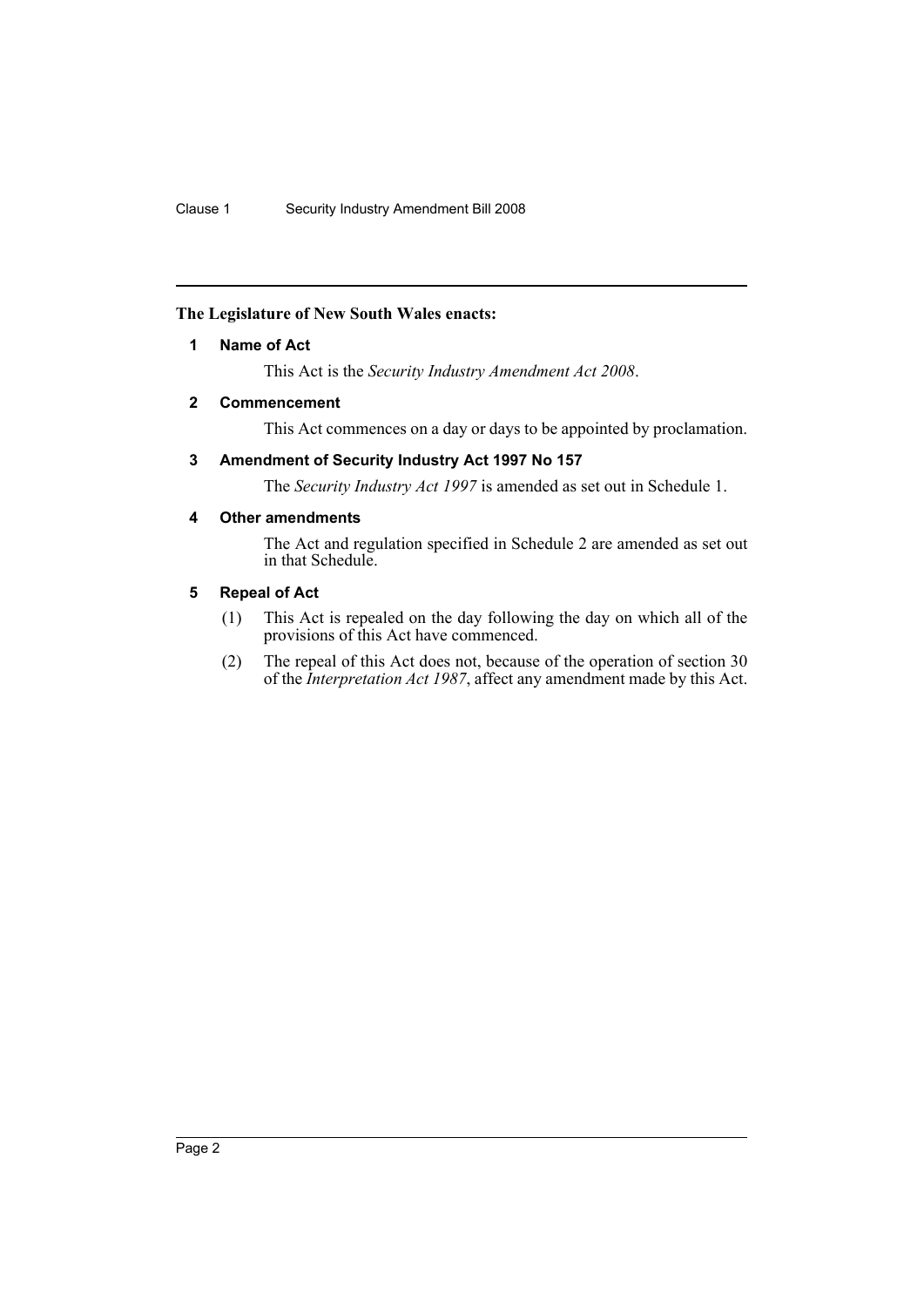Amendment of Security Industry Act 1997 **Schedule 1** Schedule 1

# <span id="page-3-0"></span>**Schedule 1 Amendment of Security Industry Act 1997**

(Section 3)

## **[1] Section 3 Definitions**

Insert in alphabetical order in section 3 (1): *visitor permit* means a visitor permit in force under this Act.

## **[2] Section 7 Offence of carrying on unauthorised security activities**

Insert at the end of the section:

(3) The holder of a visitor permit does not commit an offence under this section while acting under and in accordance with the authority conferred by the visitor permit.

## **[3] Section 10 Master licences**

Insert "or is a corporation holding a visitor permit authorising its holder to carry on security activities of a kind authorised by a master licence" after "a master licence" in section 10 (3).

## **[4] Section 14 Application for licence**

Insert after section 14 (5):

(6) Section 12 of the *Criminal Records Act 1991* does not apply in relation to an application for a licence.

## **[5] Section 23D**

Insert after section 23C:

## **23D Special conditions—dog handling security services**

- (1) It is a condition of every master licence that the master licensee must not employ any person to provide dog handling security services unless the master licensee is approved to provide such services.
- (2) It is a condition of every class P1D licence that the licensee must, before carrying on any security activity authorised by the licence, successfully complete approved training provided by the licensee's employer (being a master licensee approved to provide dog handling security services).
- (3) The Commissioner must revoke a class P1D licence if the Commissioner is satisfied that the licensee has failed to comply with a condition under this section.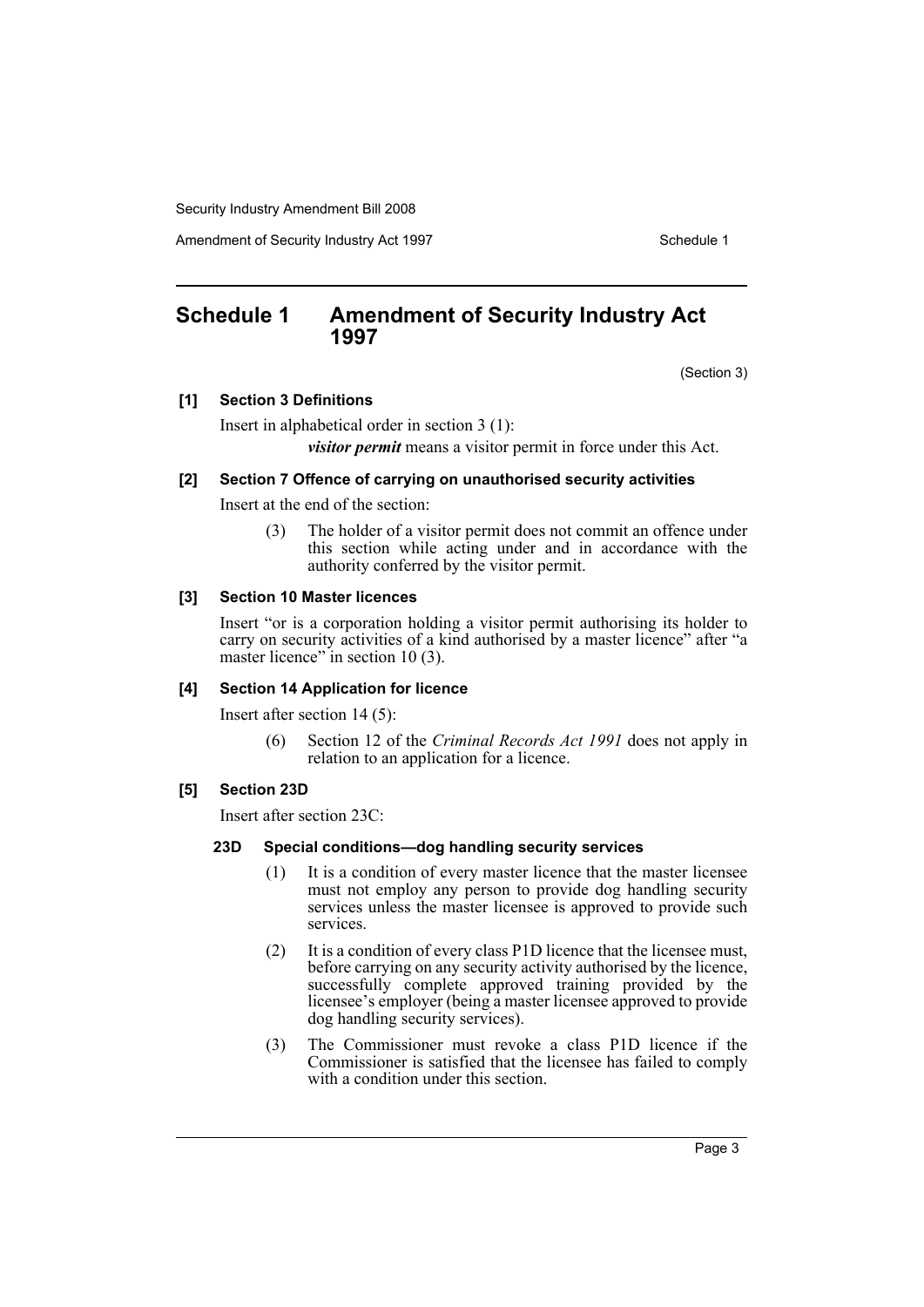Schedule 1 Amendment of Security Industry Act 1997

#### **[6] Section 29B Certain licensees must be employed by other licensees or visitor permit holders**

Insert "or the holder of a visitor permit authorising the holder to carry out security activities of a kind authorised by a master licence" after "master licensee" in section 29B (1) (a).

## **[7] Section 29B (2)**

Insert "or the holder of a visitor permit authorising the holder to carry out security activities of a kind authorised by a master licence" after "master licensee" in section 29B (2).

## **[8] Part 3A**

Insert after Part 3:

## **Part 3A Visitor permits**

## **39C Special events**

- (1) The Commissioner may, by order published on the website maintained by the Security Industry Registry within the NSW Police Force, declare any event or class of events that the Commissioner considers to be of regional, State or national significance to be a special event for the purposes of this Part.
- (2) For the purposes of this section, the period of a special event includes such periods immediately before or after a special event as the Commissioner considers necessary.

## **39D Visitor permits**

- (1) A person may apply to the Commissioner for the grant of a visitor permit to carry on one or more kinds of security activity specified in the application during the period of one or more special events so specified or an event described in the application that the applicant requests be declared to be a special event (referred to in this Part as a *proposed special event*).
- (2) The application must be in the approved form and be accompanied by the fee, and information and particulars, prescribed by the regulations.
- (3) The applicant must supply evidence to the Commissioner's satisfaction of the following requirements (referred to in this Part as the *visitor permit eligibility requirements*):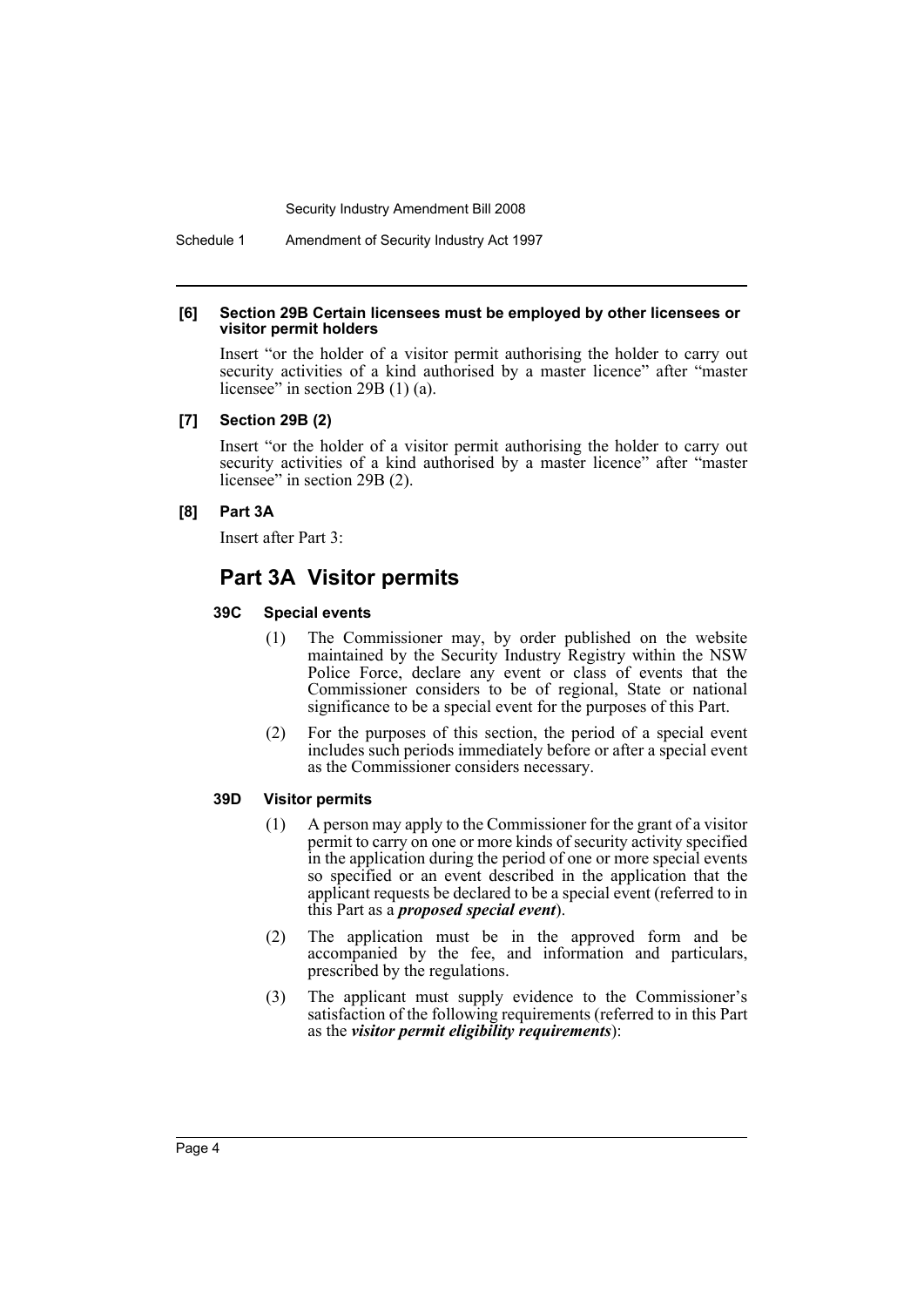Amendment of Security Industry Act 1997 **Schedule 1** Schedule 1

- (a) if the applicant is an individual—that the applicant:
	- (i) is ordinarily resident in another State or Territory, and
	- (ii) is licensed or otherwise authorised in that State or Territory to carry on the activity or activities of the kind proposed to be authorised by the visitor permit,
- (b) if the applicant is a corporation—that:
	- (i) the applicant's registered office and, if the address of that office is not the address of its principal place of business, its principal place of business is in another State or Territory, and
	- (ii) the applicant is licensed or otherwise authorised in that State or Territory to carry on the activity or activities of the kind proposed to be authorised by the visitor permit.
- (4) The Commissioner may require the applicant to verify any relevant information by a statutory declaration or to provide proof of identity (or both) and may require the applicant to provide additional information or particulars.
- (5) The Commissioner may carry out all such investigations and enquiries as the Commissioner considers necessary to enable the Commissioner to consider the application properly.
- (6) Without limiting subsection (5), the Commissioner may have regard to any criminal intelligence report or other criminal information held (whether in this State or elsewhere) in relation to the applicant.
- (7) Section 12 of the *Criminal Records Act 1991* does not apply in relation to an application for a visitor permit.

## **39E Grant and authority conferred by visitor permit**

- (1) The Commissioner may, after considering an application for a visitor permit:
	- (a) grant the permit, or
	- (b) refuse to grant the permit.
- (2) The Commissioner may refuse to grant a visitor permit if:
	- (a) the applicant fails to supply evidence to the Commissioner's satisfaction that the applicant satisfies the visitor permit eligibility requirements or any additional information or particulars required under section 39D (4), or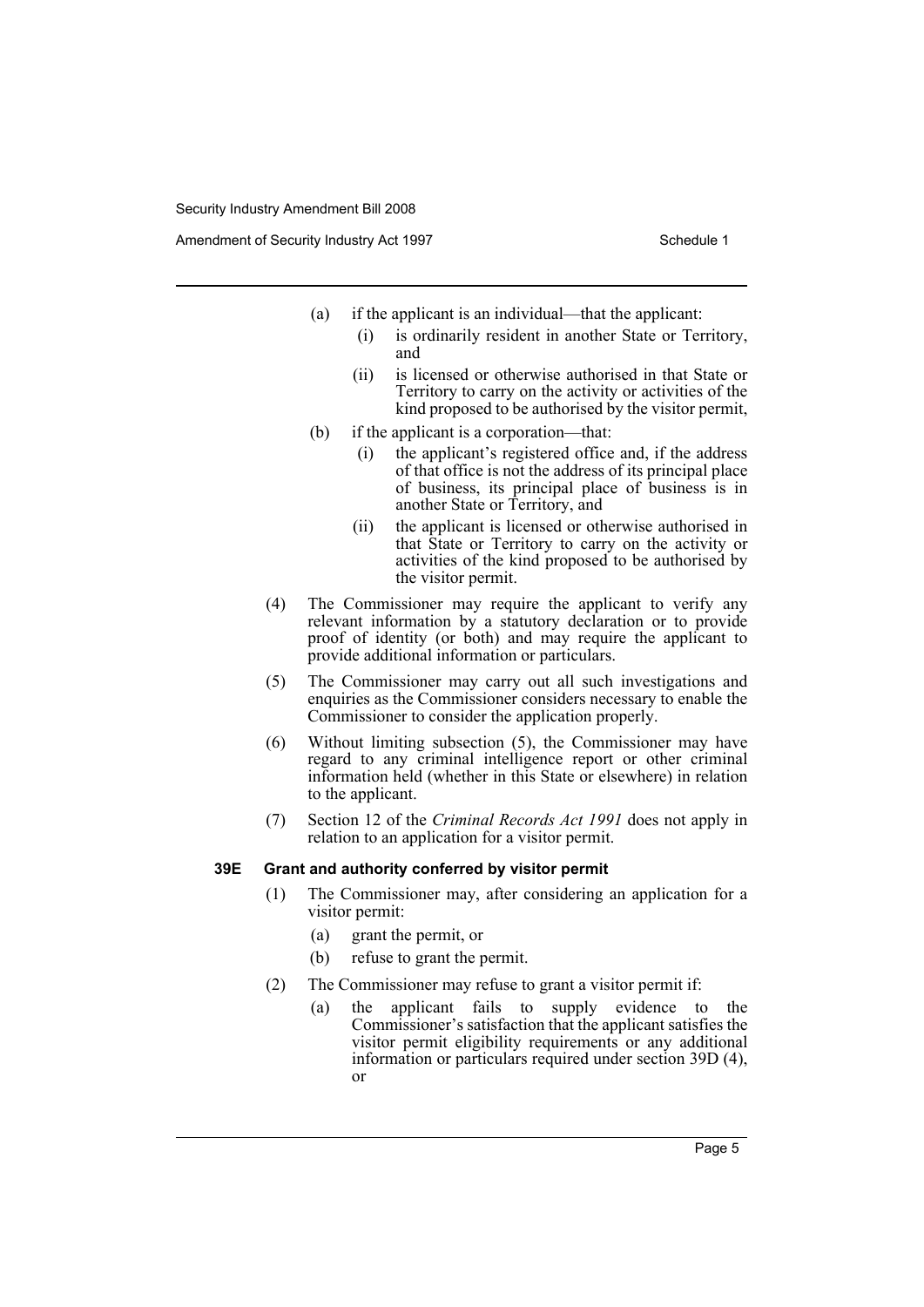- (b) the Commissioner is satisfied that the applicant is not a fit and proper person to hold a visitor permit, or
- (c) where the event to which the application relates is a proposed special event—the Commissioner refuses to declare the event to be a special event, or
- (d) the Commissioner considers that the special event or proposed special event to which the application relates does not warrant or require provision of security activities of the kind specified in the application.
- (3) A visitor permit is to be in a form approved by the Commissioner.
- (4) A visitor permit authorises the holder of the permit to carry on each kind of security activity specified in the permit during the period of each special event specified in the permit.
- (5) A visitor permit is subject:
	- (a) to such conditions as may be imposed by the Commissioner (whether at the time the permit is granted or at any later time), and
	- (b) to such other conditions as are imposed by this Act or prescribed by the regulations.

### **39F Contravention of visitor permit conditions**

A holder of a visitor permit must not contravene any condition of the visitor permit.

Maximum penalty:

- (a) in the case of a corporation—200 penalty units, or
- (b) in the case of an individual—100 penalty units or imprisonment for 6 months, or both.

## **39G Revocation of visitor permit**

The Commissioner may revoke a visitor permit:

- (a) if the permit was granted on the basis of false or misleading information, or
- (b) if the holder of the permit contravenes a condition of the permit, or
- (c) if the holder of the permit ceases to satisfy the visitor permit eligibility requirements, or
- (d) for any other reason prescribed by the regulations.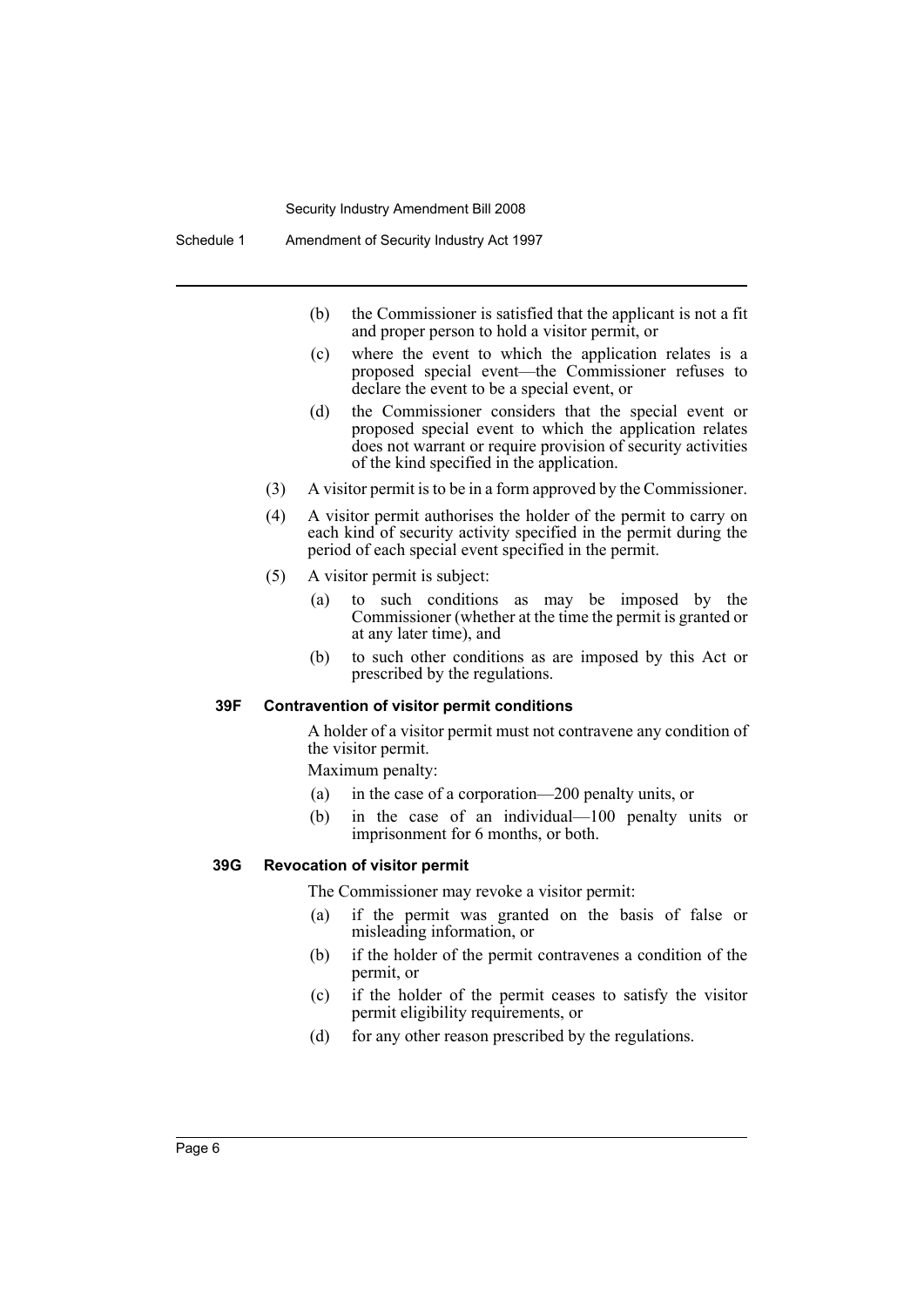Amendment of Security Industry Act 1997 **Schedule 1** Schedule 1

## **39H Visitor permit to be produced on demand**

The holder of a visitor permit must produce the visitor permit for inspection on demand by:

- (a) a police officer or any other member of the NSW Police Force, or
- (b) any person with whom the holder has dealings when carrying on a security activity.

Maximum penalty: 50 penalty units.

## **[9] Section 41 Payment of fees charged by unauthorised persons**

Insert "or visitor permit" after "licence" in section 41 (1).

## **[10] Section 48 Regulations**

Insert after section 48 (2) (i):

(j) any matter relating to visitor permits.

## **[11] Schedule 2 Savings and transitional provisions**

Insert at the end of clause 1 (1):

*Security Industry Amendment Act 2008*

## **[12] Schedule 2, Part 5**

Insert after clause 16 of Schedule 2:

## **Part 5 Provisions consequent on enactment of Security Industry Amendment Act 2008**

## **17 Definition**

In this Part, *amending Act* means the *Security Industry Amendment Act 2008*.

## **18 Special condition—class P1D licences**

(1) Section 23D (2), as inserted by the amending Act, extends to a licence in force immediately before the commencement of the insertion as if it required the licensee to successfully complete the approved training referred to in that section within such period after the commencement as is determined by the Commissioner and notified to the licensee.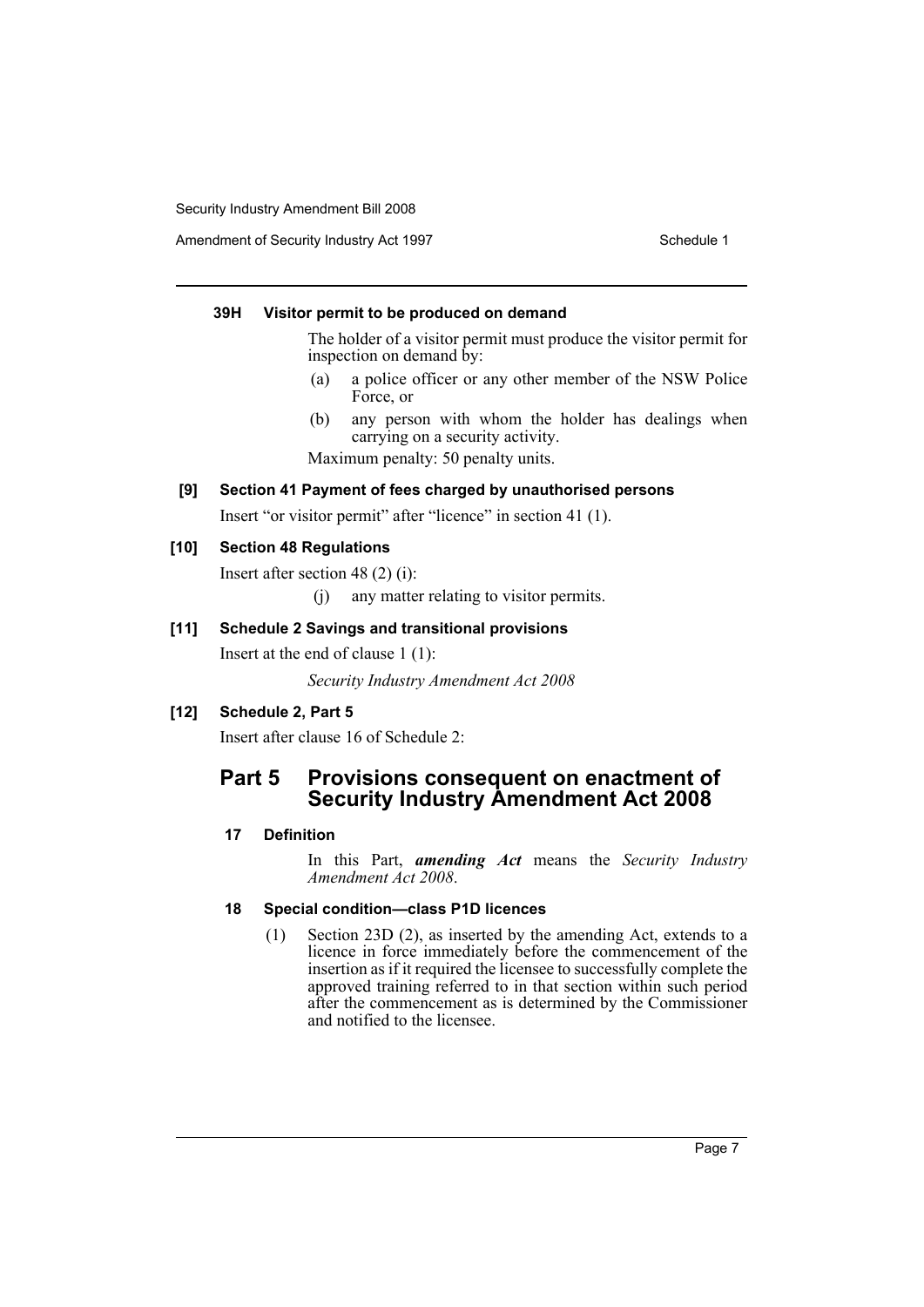Schedule 1 Amendment of Security Industry Act 1997

(2) Section 23D (3) does not operate to require the Commissioner to revoke a licence referred to in subclause (1) unless the licensee fails to successfully complete the approved training within the period determined by the Commissioner.

## **19 Applications for licences**

Section 14 (6), as inserted by the amending Act, does not apply to or in respect of an application for a licence that was lodged but was not finally determined before the commencement of that subsection.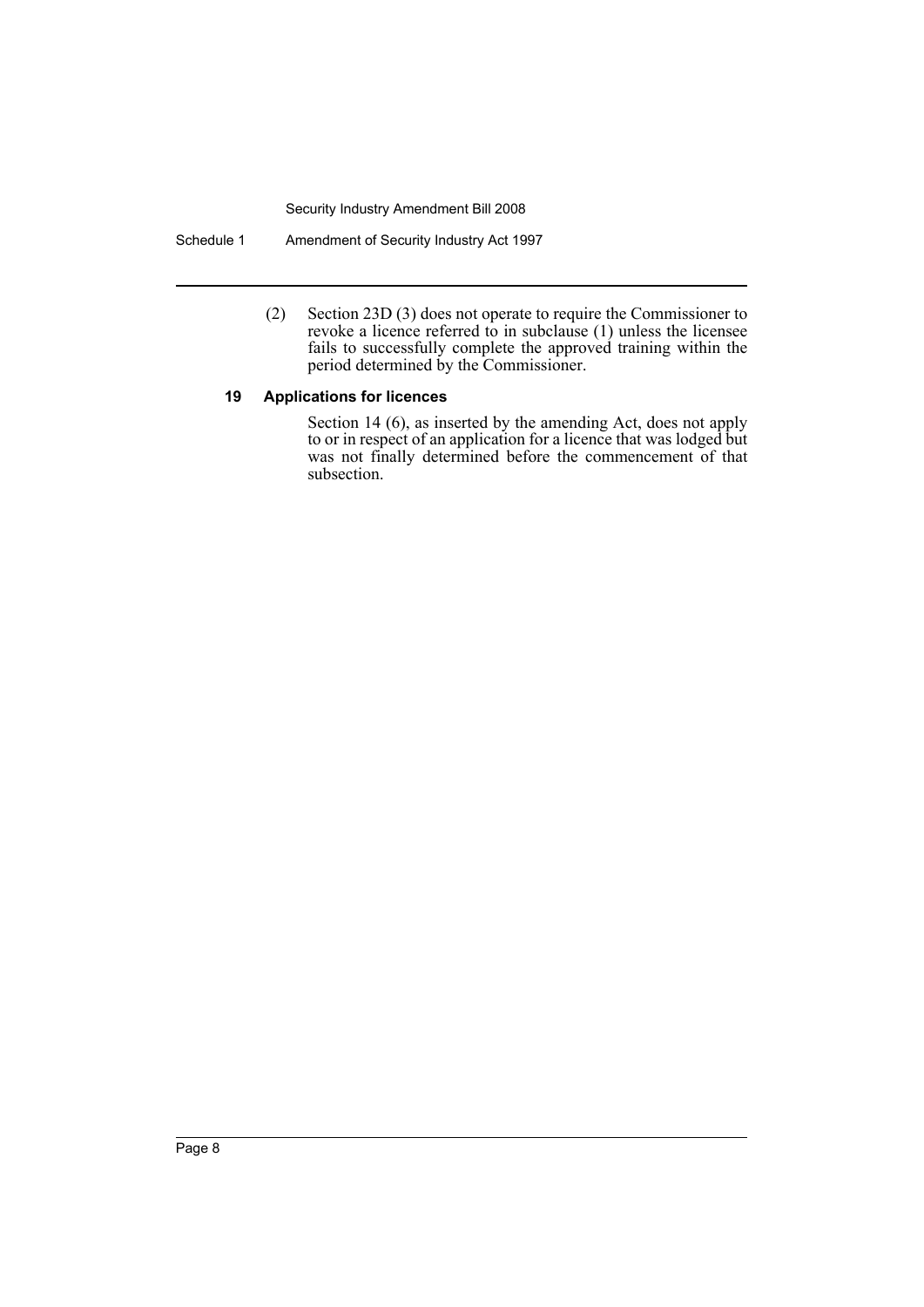Other amendments **Schedule 2** and 2 and 2 and 2 and 2 and 2 and 2 and 2 and 2 and 2 and 2 and 2 and 2 and 2 and 2 and 2 and 2 and 2 and 2 and 2 and 2 and 2 and 2 and 2 and 2 and 2 and 2 and 2 and 2 and 2 and 2 and 2 and 2

# <span id="page-9-0"></span>**Schedule 2 Other amendments**

(Section 4)

## **2.1 Firearms Act 1996 No 46**

## **[1] Section 24 Revocation of licence**

Insert "or a visitor permit authorising the licensee to carry out security activities of a kind authorised by a P1F licence" after "class P1F licence" in section 24 (1A) (b).

## **[2] Section 24 (1A) (b)**

Insert "or visitor permit" after "the P1F licence".

## **[3] Section 42A Inspections of storage of firearms held by security guard employers**

Insert after section 42A (3):

(4) A reference in this section to a master licensee under the *Security Industry Act 1997* includes a reference to the holder of a visitor permit authorised under that Act to carry out security activities of a kind authorised by a master licence.

## **2.2 Security Industry Regulation 2007**

## **[1] Clause 18 Offences and civil penalties that disqualify applicants**

Omit "*Poisons and Therapeutic Goods Regulation 2002*, in respect of which the maximum penalty imposed is imprisonment for 6 months or more, or a penalty of \$2,200 or more, or both" from clause 18 (1) (b).

Insert instead "*Poisons and Therapeutic Goods Regulation 2008*, in respect of which the maximum penalty imposed is any term of imprisonment, or a penalty of \$500 or more, or both".

## **[2] Part 3A**

Insert after Part 3:

## **Part 3A Visitor permits**

## **38A Fee to accompany permit application**

For the purposes of section 39D (2) of the Act, the prescribed fee to accompany an application for a visitor permit is as follows: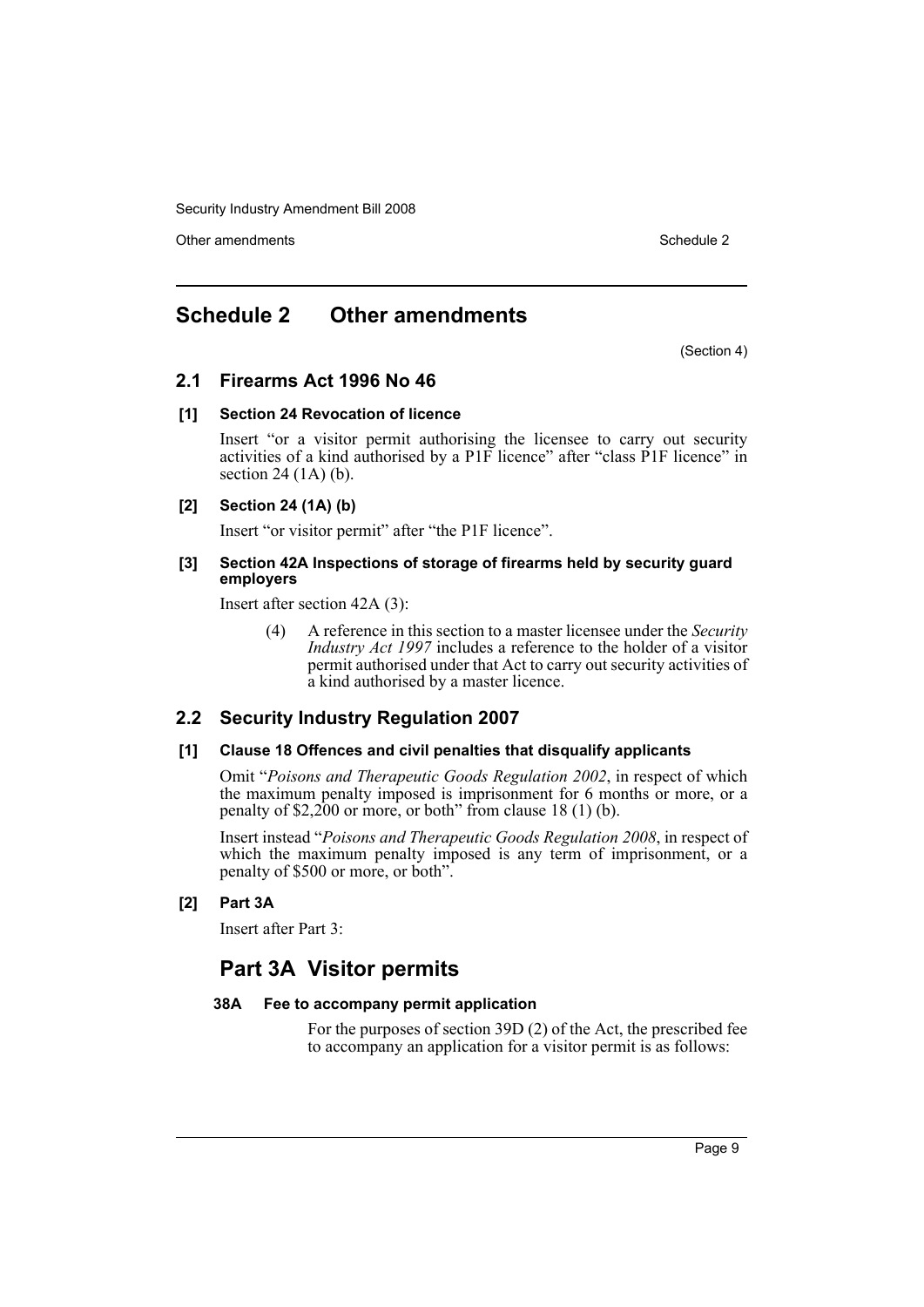- (a) if the applicant is an individual—\$40,
- (b) if the applicant is a corporation—\$100.

#### **38B Information and particulars to accompany permit application**

#### (1) **Visitor permit—individuals**

For the purposes of section 39D (2) of the Act, an application for a visitor permit that is made by an individual must include the following information:

- (a) the applicant's name and residential address,
- (b) the applicant's date of birth,
- (c) particulars of the licence or other authority in the applicant's State or Territory of residence authorising the applicant to carry on the activity or activities of the kind proposed to be authorised by the visitor permit.

### (2) **Visitor permit—corporations**

For the purposes of section 39D (2) of the Act, an application for a visitor permit that is made by a corporation must include the following information:

- (a) the name of the applicant,
- (b) the applicant's Australian Business Number and Australian Company Number and each business name (within the meaning of the *Business Names Act 2002*) under which the applicant carries on business,
- (c) the address of the applicant's registered office and, if that address is not the address of its principal place of business, the address of its principal place of business,
- (d) the security activities in respect of which the applicant proposes to carry on business under the visitor permit,
- (e) particulars of the licence or other authority of the other State or Territory authorising the corporation to carry on the activity or activities of the kind proposed to be authorised by the visitor permit.